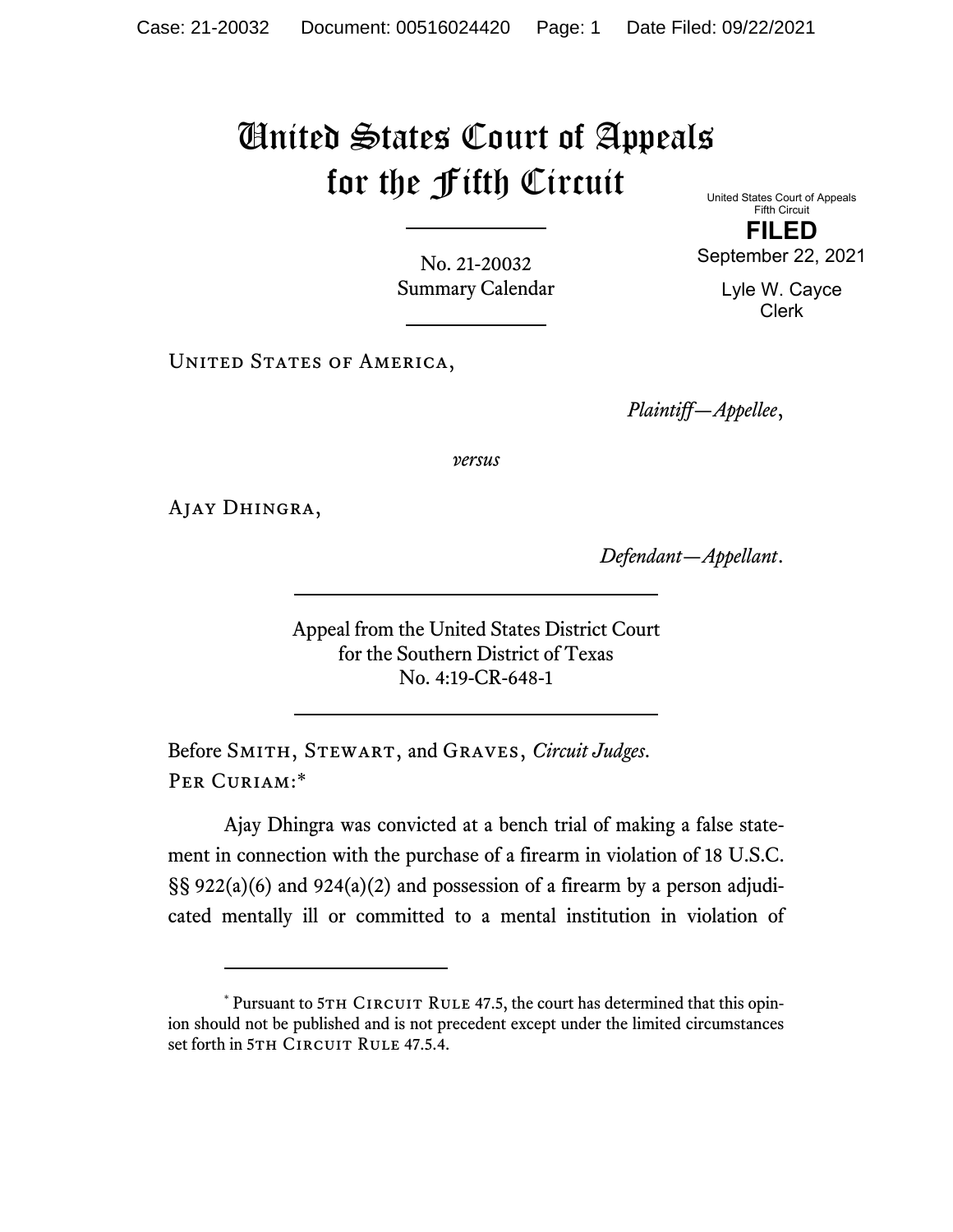## No. 21-20032

18 U.S.C.  $\S$ § 922(g)(4) and 924(a)(2). On appeal, Dhingra contends that there was insufficient evidence in support of his convictions.

We focus on whether substantial evidence supports the district court's conclusion that the defendant is guilty beyond a reasonable doubt, viewing the evidence in the light most favorable to the government and deferring to the reasonable inferences drawn by the district court. *United States v. Tovar*, 719 F.3d 376, 388 (5th Cir. 2013).

To establish a violation of  $\S 922(a)(6)$ , the government must demonstrate "that the defendant knowingly made false statements and that such statements were intended to deceive or likely to deceive a federally licensed firearms dealer with respect to any fact material to the lawfulness of the sale." *United States v. Diaz*, 989 F.3d 390, 394 (5th Cir. 2021) (quoting *United States v. Fields*, 977 F.3d 358, 363 (5th Cir. 2020)), *petition for cert. filed* (U.S. Aug. 18, 2021) (No. 21-5484). Under § 922(g)(4), it is unlawful for any person "who has been adjudicated as [mentally ill] or who has been committed to a mental institution" to possess a firearm. *United States v. Giardina*, 861 F.2d 1334, 1335 (5th Cir. 1988); *see also United States v. Heon Jong Yoo*, 813 F. App'x 949, 952 (5th Cir.), *cert. denied*, 141 S. Ct. 904 (2020).

Despite Dhingra's assertion that there is insufficient evidence establishing that he knew he had been committed to a mental institution, he stipulated that he had been committed for inpatient mental health treatment in February 2006. Additionally, during an August 2019 interview with federal agents, Dhingra stated that he had been diagnosed with schizophrenia and had been involuntarily committed. His father also testified that Dhingra has expressed anger at his family for having him involuntarily committed. Finally, although "[t]emporary, emergency detentions for treatment of mental disorders or difficulties, which do not lead to formal commitments under state law, do not constitute the commitment envisioned by 18 U.S.C. § 922,"